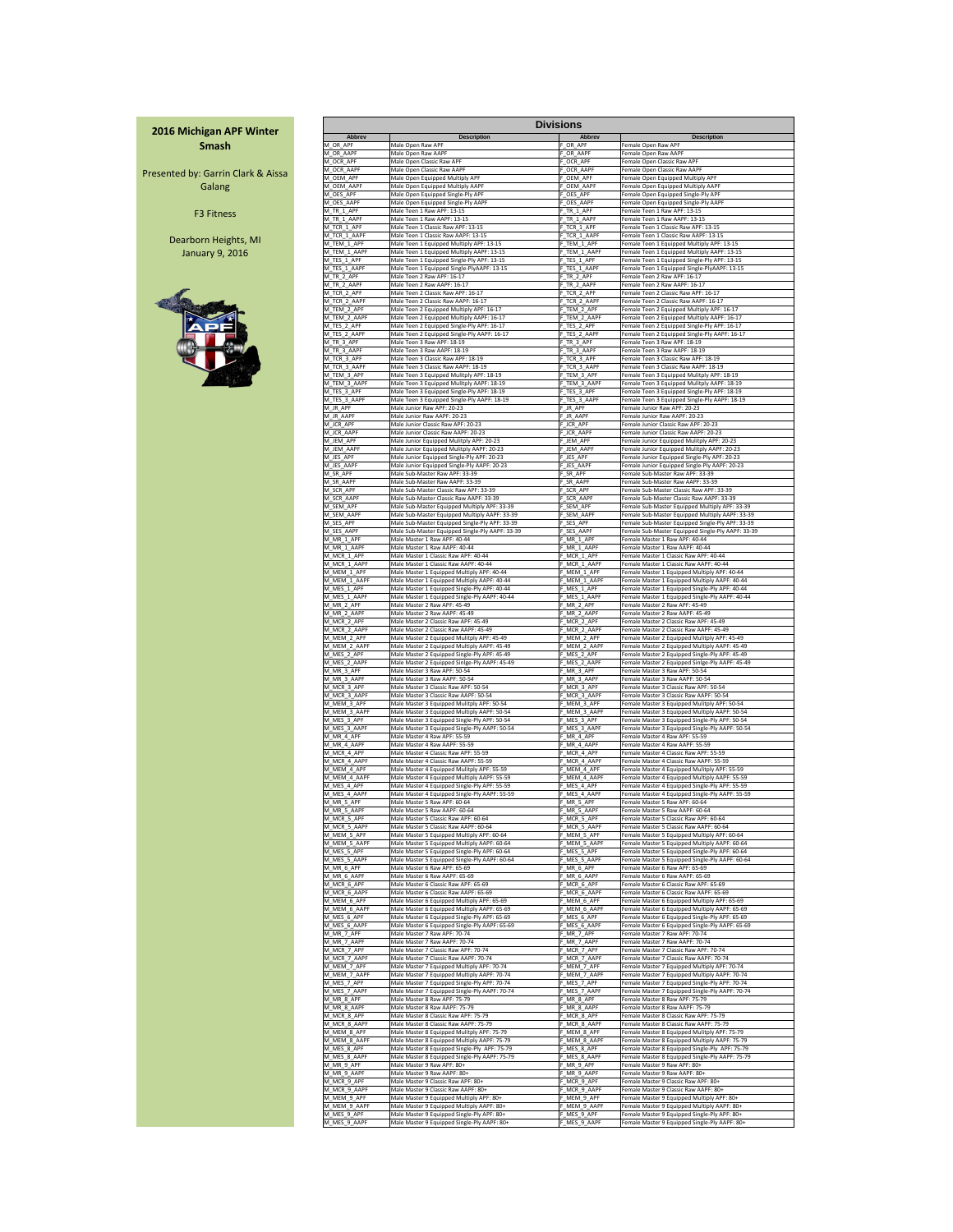### 9-Jan-16

| <b>Name</b>                 | Age | <b>Div</b>    | <b>BWt</b><br>(Lb) | (Lb) | <b>WtCIS</b> Glossbrenn<br>er |        | Bench 1   Bench 2   Bench 3 |        | <b>Best</b><br><b>Bench</b> | <b>Coeff Score</b> | Age &<br><b>Coeff</b> | <b>PI-Div-WtCl</b>          | <b>Team</b>                | <b>Notes</b>      |
|-----------------------------|-----|---------------|--------------------|------|-------------------------------|--------|-----------------------------|--------|-----------------------------|--------------------|-----------------------|-----------------------------|----------------------------|-------------------|
| Albo, Joshua                | 19  | M TR_3_AAPF   | 231.6              | 242  | 0.5705                        | 365    | 385                         | $-400$ | 385                         | 219.6425           | 0.0000                | 1-M TR 3 AAPF-242           | Team Albo                  |                   |
| Bomia, Beth (BP_apf)        | 46  | F MR 2 APF    | 186.4              | 198  | 0.7747                        | 110    | 115                         | 125    | 125                         | 96.8313            |                       | 103.4158 1-F MR 2 APF-198   | Team F3                    |                   |
| Brendel, Larry              | 38  | M SR APF      | 254.6              | 275  | 0.5557                        | 405    | 440                         | $-470$ | 440                         | 244.4860           |                       | 0.0000 1-M SR APF-275       | <b>Highland Barbell</b>    |                   |
| Dudek, Liz (BP_master_4)    | 58  | F MR 4 APF    | 131.6              | 132  | 0.9916                        | 160    | 165                         | $-170$ | 165                         | 163.6140           |                       | 211.2257 1-F_MR_4_APF-132   | <b>Team Turbine</b>        | Female Best Bench |
| Dudek, Liz (BP_open)        | 58  | OR APF        | 131.6              | 132  | 0.9916                        | 160    | 165                         | $-170$ | 165                         | 163.6140           |                       | 211.2257 1-F OR APF-132     | <b>Team Turbine</b>        |                   |
| Hassan, Adam (aapf_BP_subm) | 34  | M SR AAPF     | 163.8              | 165  | 0.6934                        | $-230$ | 235                         | $-245$ | 235                         | 162.9373           | 0.0000                | 1-M SR AAPF-165             |                            |                   |
| Hassan, Adam (BP_open)      | 34  | M_OR_AAPF     | 163.8              | 165  | 0.6934                        | $-230$ | 235                         | $-245$ | 235                         | 162.9373           | 0.0000                | 1-M OR AAPF-165             |                            |                   |
| Hughes, Steven              | 39  | M SR AAPF     | 270.8              | 275  | 0.5480                        | 355    | 380                         | $-405$ | 380                         | 208.2400           | 0.0000                | 1-M SR AAPF-275             |                            |                   |
| Kimberly, Murphy (aapf_BP)  | 47  | F MR 2 AAPF   | 156.2              | 165  | 0.8687                        | 80     | 95                          | $-130$ | 95                          | 82.5265            | 89.2937               | 1-F MR 2 AAPF-165           | Flint Barbell Club         |                   |
| Kimberly, Murphy (apf_BP)   | 47  | F_MR_2_APF    | 156.2              | 165  | 0.8687                        | 80     | 95                          | $-130$ | 95                          | 82.5265            |                       | 89.2937 1-F MR 2 APF-165    | Flint Barbell Club         |                   |
| Marentette, Jerry (BP)      | 59  | M_MR_5_AAPF   | 179.6              | 181  | 0.6498                        | 260    | 275                         | 285    | 285                         | 185.1788           |                       | 243.5101 1-M_MR_5_AAPF-181  |                            |                   |
| Marentette, Jerry (BP_ES)   | 59  | M_MES_5_AAPF  | 179.6              | 181  | 0.6498                        | 260    | 275                         | 285    | 285                         | 185.1788           |                       | 243.5101 1-M_MES_5_AAPF-181 |                            |                   |
| Minnich, Anthony (BP)       | 25  | M OR APF      | 179.8              | 181  | 0.6493                        | 290    | 325                         | 340    | 340                         | 220.7450           | 0.0000                | 1-M OR APF-181              | Minnich Barbell            |                   |
| Ogurek, Matthew             | 42  | M MES 1 AAPF  | 235.8              | 242  | 0.5671                        | $-475$ | 475                         | 500    | 500                         | 283.5500           |                       | 289.2210 1-M MES 1 AAPF-242 |                            |                   |
| Perry, Adam (BP_aapf)       | 38  | M OR AAPF     | 269.4              | 275  | 0.5487                        | 500    | 540                         | 565    | 565                         | 309.9873           | 0.0000                | 1-M OR AAPF-275             | <b>Team Perry</b>          | Men Best Bench    |
| Perry, Adam (BP_apf)        | 38  | M OR APF      | 269.4              | 275  | 0.5487                        | 500    | 540                         | 565    | 565                         | 309.9873           | 0.0000                | 1-M OR APF-275              | <b>Team Perry</b>          |                   |
| Rausch, Brian (BP_open)     | 37  | M OR APF      | 257.8              | 275  | 0.5546                        | 350    | 375                         | $-400$ | 375                         | 207.9750           | 0.0000                | 2-M OR APF-275              |                            |                   |
| Rausch, Brian (BP_subm)     | 37  | M SR APF      | 257.8              | 275  | 0.5546                        | 350    | 375                         | $-400$ | 375                         | 207.9750           | 0.0000                | 2-M SR APF-275              |                            |                   |
| Ripley, Greg (BP_master_4)  | 55  | M MR 4 APF    | 163.6              | 165  | 0.6940                        | 240    | 265                         | 280    | 280                         | 194.3200           |                       | 238.0420 1-M MR 4 APF-165   | <b>Motor City Barbell</b>  |                   |
| Ripley, Greg (BP_open)      | 55  | M OR APF      | 163.6              | 165  | 0.6940                        | 240    | 265                         | 280    | 280                         | 194.3200           |                       | 238.0420 1-M OR APF-165     | Motor City Barbell         |                   |
| Rodriguez, Danny            | 30  | M OEM APF     | 266.6              | 275  | 0.5505                        | 435    | 455                         | 480    | 480                         | 264.2400           |                       | 0.0000 1-M_OEM_APF-275      | <b>Exile Barbell</b>       |                   |
| Shipley, Cliff (aapf_BP_es) | 56  | M_MES_4_AAPF  | 173.6              | 181  | 0.6652                        | 210    | 225                         | 230    | 230                         | 152.9960           |                       | 190.6330 1-M_MES_4_AAPF-181 | <b>Team REPZ</b>           |                   |
| Stamper, Wallly             | 53  | M MR 3 APF    | 235.6              | 242  | 0.5681                        | 360    | 385                         | 400    | 400                         | 227.2200           |                       | 269.0285 1-M MR 3 APF-242   |                            |                   |
| Voigt IV, Ray               | 24  | M OES APF     | 304.2              | 308  | 0.5328                        | 505    | $-535$                      | 535    | 535                         | 285.0480           | 0.0000                | 1-M OES APF-308             | <b>Viking Powerlifting</b> |                   |
| Wilson, Mark                | 57  | M MR 4 AAPF   | 257.8              | 275  | 0.5546                        | 315    | 350                         | $-360$ | 350                         | 194.1100           |                       | 246.1315 1-M MR 4 AAPF-275  |                            |                   |
| Wood, Kitty (aapf_BP)       | 47  | F_MR_2_AAPF   | 121.8              | 123  | 1.0561                        | 75     | 85                          | 90     | 90                          | 95.0490            |                       | 102.8430 1-F MR 2 AAPF-123  | <b>Motor City Barbell</b>  |                   |
| Wood, Kitty (apf_BP)        |     | 47 F_MR_2_APF | 121.8              | 123  | 1.0561                        | 75     | 85                          | 90     | 90                          | 95.0490            |                       | 102.8430 1-F MR 2 APF-123   | <b>Motor City Barbell</b>  |                   |

#### 9-Jan-16

| <b>Name</b>                 | <b>Age</b> | <b>Div</b>   | <b>BWt</b><br>(Lb) | (Lb) | WtCIS Glossbrenn |           | Bench 1   Bench 2   Bench 3 |                  | <b>Best</b><br><b>Bench</b> | <b>Coeff Score</b> | Age &<br><b>Coeff</b> | <b>PI-Div-WtCl</b>          | <b>Team</b>                | <b>Notes</b>      |
|-----------------------------|------------|--------------|--------------------|------|------------------|-----------|-----------------------------|------------------|-----------------------------|--------------------|-----------------------|-----------------------------|----------------------------|-------------------|
| Albo, Joshua                | 19         | M TR 3 AAPF  | 231.6              | 242  | 0.5705           | 165.56    | 174.63                      | $-181.44$        | 174.63                      | 219.6425           | 0.0000                | 1-M_TR_3_AAPF-242           | Team Albo                  |                   |
| Bomia, Beth (BP_apf)        | 46         | MR 2 APF     | 186.4              | 198  | 0.7747           | 49.90     | 52.16                       | 56.70            | 56.70                       | 96.8313            |                       | 103.4158 1-F_MR_2_APF-198   | Team F3                    |                   |
| Brendel, Larry              | 38         | M SR APF     | 254.6              | 275  | 0.5557           | 183.71    | 199.58                      | $-213.19$        | 199.58                      | 244.4860           | 0.0000                | 1-M SR APF-275              | <b>Highland Barbell</b>    |                   |
| Dudek, Liz (BP_master_4)    | 58         | F_MR_4_APF   | 131.6              | 132  | 0.9916           | 72.58     | 74.84                       | $-77.11$         | 74.84                       | 163.6140           |                       | 211.2257 1-F MR 4 APF-132   | <b>Team Turbine</b>        | Female Best Bench |
| Dudek, Liz (BP_open)        | 58         | F OR APF     | 131.6              | 132  | 0.9916           | 72.58     | 74.84                       | $-77.11$         | 74.84                       | 163.6140           |                       | 211.2257 1-F OR APF-132     | <b>Team Turbine</b>        |                   |
| Hassan, Adam (aapf_BP_subm) | 34         | M SR AAPF    | 163.8              | 165  | 0.6934           | $-104.33$ | 106.60                      | $-111.13$        | 106.60                      | 162.9373           | 0.0000                | 1-M SR AAPF-165             |                            |                   |
| Hassan, Adam (BP_open)      | 34         | M_OR_AAPF    | 163.8              | 165  | 0.6934           | $-104.33$ | 106.60                      | $-111.13$ 106.60 |                             | 162.9373           | 0.0000                | 1-M_OR_AAPF-165             |                            |                   |
| Hughes, Steven              | 39         | M SR AAPF    | 270.8              | 275  | 0.5480           | 161.03    | 172.37                      | $-183.71$ 172.37 |                             | 208.2400           | 0.0000                | 1-M_SR_AAPF-275             |                            |                   |
| Kimberly, Murphy (aapf_BP)  | 47         | F_MR_2_AAPF  | 156.2              | 165  | 0.8687           | 36.29     | 43.09                       | $-58.97$         | 43.09                       | 82.5265            | 89.2937               | 1-F_MR_2_AAPF-165           | <b>Flint Barbell Club</b>  |                   |
| Kimberly, Murphy (apf_BP)   | 47         | F MR 2 APF   | 156.2              | 165  | 0.8687           | 36.29     | 43.09                       | $-58.97$         | 43.09                       | 82.5265            |                       | 89.2937 1-F MR 2 APF-165    | Flint Barbell Club         |                   |
| Marentette, Jerry (BP)      | 59         | M_MR_5_AAPF  | 179.6              | 181  | 0.6498           | 117.94    | 124.74                      | 129.28           | 129.28                      | 185.1788           |                       | 243.5101 1-M MR 5 AAPF-181  |                            |                   |
| Marentette, Jerry (BP ES)   | 59         | M MES 5 AAPF | 179.6              | 181  | 0.6498           | 117.94    | 124.74                      | 129.28           | 129.28                      | 185.1788           |                       | 243.5101 1-M MES 5 AAPF-181 |                            |                   |
| Minnich, Anthony (BP)       | 25         | M_OR_APF     | 179.8              | 181  | 0.6493           | 131.54    | 147.42                      | 154.22 154.22    |                             | 220.7450           | 0.0000                | 1-M OR APF-181              | Minnich Barbell            |                   |
| Ogurek, Matthew             | 42         | M MES 1 AAPF | 235.8              | 242  | 0.5671           | $-215.46$ | 215.46                      | 226.80 226.80    |                             | 283.5500           |                       | 289.2210 1-M MES 1 AAPF-242 |                            |                   |
| Perry, Adam (BP_aapf)       | 38         | M OR AAPF    | 269.4              | 275  | 0.5487           | 226.80    | 244.94                      | 256.28 256.28    |                             | 309.9873           | 0.0000                | 1-M OR AAPF-275             | <b>Team Perry</b>          | Men Best Bench    |
| Perry, Adam (BP_apf)        | 38         | M OR APF     | 269.4              | 275  | 0.5487           | 226.80    | 244.94                      | 256.28           | 256.28                      | 309.9873           | 0.0000                | 1-M OR APF-275              | Team Perry                 |                   |
| Rausch, Brian (BP_open)     | 37         | M OR APF     | 257.8              | 275  | 0.5546           | 158.76    | 170.10                      | $-181.44$ 170.10 |                             | 207.9750           | 0.0000                | 2-M OR APF-275              |                            |                   |
| Rausch, Brian (BP_subm)     | 37         | M SR APF     | 257.8              | 275  | 0.5546           | 158.76    | 170.10                      | $-181.44$ 170.10 |                             | 207.9750           | 0.0000                | 2-M SR APF-275              |                            |                   |
| Ripley, Greg (BP_master_4)  | 55         | M_MR_4_APF   | 163.6              | 165  | 0.6940           | 108.86    | 120.20                      | 127.01 127.01    |                             | 194.3200           |                       | 238.0420 1-M MR 4 APF-165   | Motor City Barbell         |                   |
| Ripley, Greg (BP_open)      | 55         | M_OR_APF     | 163.6              | 165  | 0.6940           | 108.86    | 120.20                      | 127.01 127.01    |                             | 194.3200           |                       | 238.0420 1-M OR APF-165     | Motor City Barbell         |                   |
| Rodriguez, Danny            | 30         | M OEM APF    | 266.6              | 275  | 0.5505           | 197.31    | 206.39                      | 217.73 217.73    |                             | 264.2400           | 0.0000                | 1-M OEM APF-275             | <b>Exile Barbell</b>       |                   |
| Shipley, Cliff (aapf_BP_es) | 56         | M MES 4 AAPF | 173.6              | 181  | 0.6652           | 95.26     | 102.06                      | 104.33           | 104.33                      | 152.9960           |                       | 190.6330 1-M MES 4 AAPF-181 | <b>Team REPZ</b>           |                   |
| Stamper, Wallly             | 53         | M_MR_3_APF   | 235.6              | 242  | 0.5681           | 163.29    | 174.63                      | 181.44           | 181.44                      | 227.2200           |                       | 269.0285 1-M MR 3 APF-242   |                            |                   |
| Voigt IV, Ray               | 24         | M OES APF    | 304.2              | 308  | 0.5328           | 229.07    | $-242.67$                   | 242.67 242.67    |                             | 285.0480           | 0.0000                | 1-M OES APF-308             | <b>Viking Powerlifting</b> |                   |
| Wilson, Mark                | 57         | M MR 4 AAPF  | 257.8              | 275  | 0.5546           | 142.88    | 158.76                      | $-163.29$        | 158.76                      | 194.1100           |                       | 246.1315 1-M MR 4 AAPF-275  |                            |                   |
| Wood, Kitty (aapf_BP)       | 47         | F MR 2 AAPF  | 121.8              | 123  | 1.0561           | 34.02     | 38.56                       | 40.82            | 40.82                       | 95.0490            |                       | 102.8430 1-F MR 2 AAPF-123  | Motor City Barbell         |                   |
| Wood, Kitty (apf_BP)        | 47         | F MR 2 APF   | 121.8              | 123  | 1.0561           | 34.02     | 38.56                       | 40.82            | 40.82                       | 95.0490            |                       | 102.8430 1-F MR 2 APF-123   | <b>Motor City Barbell</b>  |                   |

### 2016 Michigan APF Winter Smash - Bench Only - Lb Results

### 2016 Michigan APF Winter Smash - Bench Only - Kg Results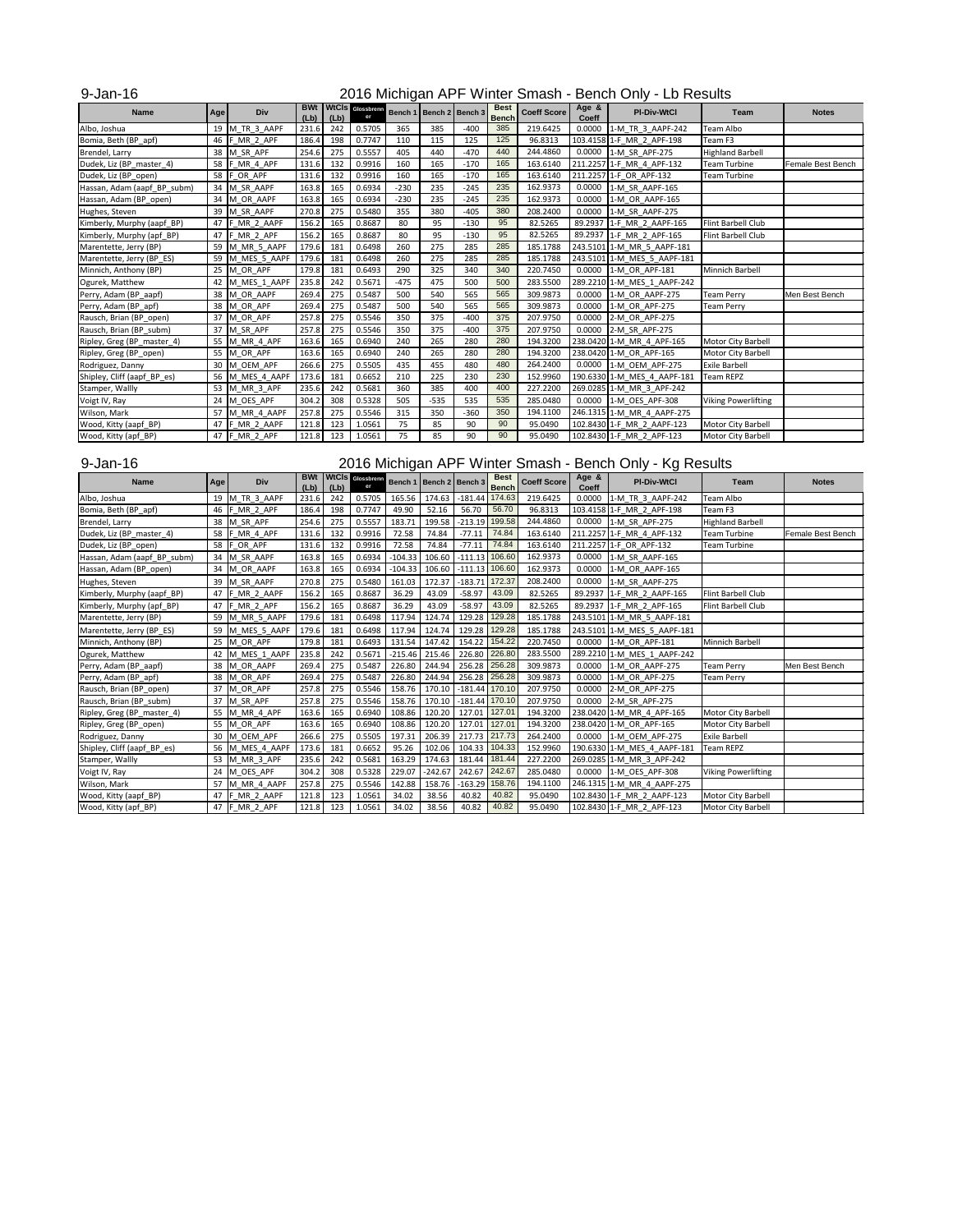#### 9-Jan-16

### 2016 Michigan APF Winter Smash - Deadlift Only - Lb Results

| <b>Name</b>                  | Age | <b>Div</b>     |       | <b>BWt (Lb)</b> WtCls (Lb) | Glossbrenner | <b>Deadlift 1</b> | <b>Deadlift 2</b> | <b>Deadlift 3</b> | <b>Best Deadlift</b> |          | Coeff Score   Age & Coeff | <b>PI-Div-WtCl</b> | Team                      | <b>Notes</b>                |
|------------------------------|-----|----------------|-------|----------------------------|--------------|-------------------|-------------------|-------------------|----------------------|----------|---------------------------|--------------------|---------------------------|-----------------------------|
| Bashara, Theresa             | 19  | F TR 3 AAPF    | 145.8 | 148                        | 0.9145       | 225               | 250               | 275               | 275                  | 251.4875 | 0.0000                    | 1-F TR_3_AAPF-148  |                           |                             |
| Bomia, Beth (DL_aapf)        | 46  | F MR 2 AAPF    | 186.4 | 198                        | 0.77465      | 235               | 245               | 265               | 265                  | 205.2823 | 219.2414                  | 1-F MR 2 AAPF-198  | Team F3                   |                             |
| Bomia, Beth (DL_apf)         | 46  | F MR 2 APF     | 186.4 | 198                        | 0.77465      | 235               | 245               | 265               | 265                  | 205.2823 | 219.2414                  | 1-F MR 2 APF-198   | Team F3                   |                             |
| Brill, Clint                 | 24  | M OR AAPF      | 196.6 | 198                        | 0.6149       | 585               | 635               | $-650$            | 635                  | 390.4615 | 0.0000                    | 1-M OR AAPF-198    |                           |                             |
| Floreno, Kristin             | 33  | F SR AAPF      | 102.8 | 105                        | 1.2058       | 190               | 205               | 220               | 220                  | 265.2760 | 0.0000                    | 1-F SR AAPF-105    | <b>Motor City Barbell</b> |                             |
| Gillette, Ashley             | 22  | F_JR_AAPF      | 152.8 | 165                        | 0.88265      | 270               | 300               | 315               | 315                  | 278.0348 | 0.0000                    | 1-F JR AAPF-165    |                           |                             |
| Hassan, Adam (aapf_DL_subm)  | 34  | M SR AAPF      | 163.8 | 165                        | 0.69335      | 350               | 395               | 415               | 415                  | 287.7403 | 0.0000                    | 1-M SR AAPF-165    |                           |                             |
| Hassan, Adam (DL_open)       | 34  | M OR AAPF      | 163.8 | 165                        | 0.69335      | 350               | 395               | 415               | 415                  | 287.7403 | 0.0000                    | 1-M OR AAPF-165    |                           |                             |
| Hughes, Lewis                | 79  | M_MR_8_AAPF    | 161.6 | 165                        | 0.70045      | 210               | 220               | $-230$            | 220                  | 154.0990 | 308.9685                  | 1-M MR 8 AAPF-165  |                           |                             |
| Jelnek, Bernie (DL raw)      | 54  | M MR 3 APF     | 232.6 | 242                        | 0.56975      | 500               | 540               | 580               | 580                  | 330.4550 | 397.8678                  | 1-M MR 3 APF-242   |                           |                             |
| Jelnek, Bernie (DL ES)       | 54  | M MES 3 APF    | 232.6 | 242                        | 0.56975      | 500               | 540               | 580               | 580                  | 330.4550 | 397.8678                  | 1-M MES 3 APF-242  |                           |                             |
| Kimberly, Murphy (aapf_DL)   | 47  | F MR 2 AAPF    | 156.2 | 165                        | 0.8687       | 240               | $\overline{0}$    | $\Omega$          | 240                  | 208.4880 | 225.5840                  | 1-F MR 2 AAPF-165  | Flint Barbell Club        |                             |
| Kimberly, Murphy (apf_DL)    | 47  | F MR 2 APF     | 156.2 | 165                        | 0.8687       | 240               | $\Omega$          | $\Omega$          | 240                  | 208.4880 | 225.5840                  | 1-F MR 2 APF-165   | Flint Barbell Club        |                             |
| Looney, Janice (aapf)        | 46  | F MR 2 AAPF    | 139.4 | 148                        | 0.94745      | 255               | 265               | 280               | 280                  | 265.2860 | 283.3254                  | 1-F MR 2 AAPF-148  | Team F3                   | <b>Female Best Deadlift</b> |
| Looney, Janice (apf)         | 46  | F MR 2 APF     | 139.4 | 148                        | 0.94745      | 255               | 265               | 280               | 280                  | 265.2860 | 283.3254                  | 1-F MR 2 APF-148   | Team F3                   |                             |
| Marentette, Jerry (DL)       | 59  | M MR 5 AAPF    | 179.6 | 181                        | 0.64975      | 500               | $\overline{0}$    | $\mathbf 0$       | 500                  | 324.8750 | 427.2106                  | 1-M MR 5 AAPF-181  |                           |                             |
| Marentette, Jerry (DL_ES)    | 59  | M_MES_5_AAPF   | 179.6 | 181                        | 0.64975      | 500               | 540               | 560               | 560                  | 363.8600 | 478.4759                  | 1-M_MES_5_AAPF-181 |                           |                             |
| Minnich, Anthony (DL)        | 25  | M OR APF       | 179.8 | 181                        | 0.64925      | 450               | 475               | 505               | 505                  | 327.8713 | 0.0000                    | 1-M OR APF-181     | Minnich Barbell           |                             |
| Ruiz, Eddie                  | 61  | M MR 5 APF     | 191.2 | 198                        | 0.6251       | 470               | 510               | 525               | 525                  | 328.1775 | 448.2905                  | 1-M MR 5 APF-198   |                           | Men Best Deadlift           |
| Shipley, Cliff (aapf_DL_es)  |     | 56 M OES AAPF  | 173.6 | 181                        | 0.6652       | 365               | 405               | 445               | 445                  | 296.0140 | 368.8334                  | 1-M OES AAPF-181   | <b>Team REPZ</b>          |                             |
| Shipley, Cliff (aapf_DL_raw) | 56  | M MR 4 AAPF    | 173.6 | 181                        | 0.6652       | 365               | 405               | 445               | 445                  | 296.0140 | 368.8334                  | 1-M MR 4 AAPF-181  | <b>Team REPZ</b>          |                             |
| Shipley, Cliff (aapf_MDL_es) | 56  | M MES 4 AAPF   | 173.6 | 181                        | 0.6652       | 365               | 405               | 445               | 445                  | 296.0140 | 368.8334                  | 1-M MES 4 AAPF-181 | <b>Team REPZ</b>          |                             |
| Shipley, Cliff (apf_DL_es)   |     | 56 M_MES_4_APF | 173.6 | 181                        | 0.6652       | 365               | 405               | 445               | 445                  | 296.0140 | 368.8334                  | 1-M_MES_4_APF-181  | <b>Team REPZ</b>          |                             |
| Shipley, Cliff (apf_DL_raw)  |     | 56 M MR 4 APF  | 173.6 | 181                        | 0.6652       | 365               | 405               | 445               | 445                  | 296.0140 | 368.8334                  | 1-M MR 4 APF-181   | Team REPZ                 |                             |
| Styczynski, Daniel           | 25  | M OR APF       | 160.2 | 165                        | 0.70485      | 485               | $-525$            | $-525$            | 485                  | 341.8523 | 0.0000                    | 1-M OR APF-165     | Michigan Barbenders       |                             |
| Taylor, Brenna               | 19  | F TR 3 AAPF    | 205.2 | SHW                        | 0.7366       | 280               | 300               | 320               | 320                  | 235.7120 | 0.0000                    | 1-F TR 3 AAPF-SHW  | Team Armegeddon           |                             |
| Vu, Brandon                  | 20  | M JR APF       | 162.2 | 165                        | 0.6983       | 495               | 545               | $-585$            | 545                  | 380.5735 | 0.0000                    | 1-M JR APF-165     | Double A Barbell          |                             |
| Wood, John                   | 51  | M MR 3 APF     | 185.8 | 198                        | 0.63585      | 500               | 530               | 550               | 550                  | 349.7175 | 401.1260                  | 1-M_MR_3_APF-198   | <b>Motor City Barbell</b> |                             |

### 9-Jan-16

| <b>Name</b>                  | Age | <b>Div</b>      |       | <b>BWt (Lb)</b> WtCls (Lb) | Glossbrenner | Deadlift 1 | <b>Deadlift 2</b> | Deadlift 3 |        |          | Best Deadlift   Coeff Score   Age & Coeff | <b>PI-Div-WtCl</b> | Team                | <b>Notes</b>                |
|------------------------------|-----|-----------------|-------|----------------------------|--------------|------------|-------------------|------------|--------|----------|-------------------------------------------|--------------------|---------------------|-----------------------------|
| Bashara, Theresa             | 19  | F_TR_3_AAPF     | 145.8 | 148                        | 0.9145       | 102.06     | 113.40            | 124.74     | 124.74 | 251.4875 | 0.0000                                    | 1-F TR 3 AAPF-148  |                     |                             |
| Bomia, Beth (DL_aapf)        |     | 46 F_MR_2_AAPF  | 186.4 | 198                        | 0.77465      | 106.60     | 111.13            | 120.20     | 120.20 | 205.2823 | 219.2414                                  | 1-F MR 2 AAPF-198  | Team F3             |                             |
| Bomia, Beth (DL_apf)         | 46  | F MR 2 APF      | 186.4 | 198                        | 0.77465      | 106.60     | 111.13            | 120.20     | 120.20 | 205.2823 | 219.2414                                  | 1-F MR 2 APF-198   | Team F3             |                             |
| Brill, Clint                 |     | 24 M_OR_AAPF    | 196.6 | 198                        | 0.6149       | 265.35     | 288.03            | $-294.84$  | 288.03 | 390.4615 | 0.0000                                    | 1-M OR AAPF-198    |                     |                             |
| Floreno, Kristin             | 33  | F_SR_AAPF       | 102.8 | 105                        | 1.2058       | 86.18      | 92.99             | 99.79      | 99.79  | 265.2760 | 0.0000                                    | 1-F_SR_AAPF-105    | Motor City Barbell  |                             |
| Gillette, Ashley             |     | 22 F JR AAPF    | 152.8 | 165                        | 0.88265      | 122.47     | 136.08            | 142.88     | 142.88 | 278.0348 | 0.0000                                    | 1-F JR AAPF-165    |                     |                             |
| Hassan, Adam (aapf_DL_subm)  |     | 34 M SR AAPF    | 163.8 | 165                        | 0.69335      | 158.76     | 179.17            | 188.24     | 188.24 | 287.7403 | 0.0000                                    | 1-M SR AAPF-165    |                     |                             |
| Hassan, Adam (DL_open)       |     | 34 M OR AAPF    | 163.8 | 165                        | 0.69335      | 158.76     | 179.17            | 188.24     | 188.24 | 287.7403 | 0.0000                                    | 1-M OR AAPF-165    |                     |                             |
| Hughes, Lewis                |     | 79 M MR 8 AAPF  | 161.6 | 165                        | 0.70045      | 95.26      | 99.79             | $-104.33$  | 99.79  | 154.0990 | 308.9685                                  | 1-M MR 8 AAPF-165  |                     |                             |
| Jelnek, Bernie (DL raw)      |     | 54 M_MR_3_APF   | 232.6 | 242                        | 0.56975      | 226.80     | 244.94            | 263.09     | 263.09 | 330.4550 | 397.8678                                  | 1-M MR 3 APF-242   |                     |                             |
| Jelnek, Bernie (DL_ES)       |     | 54 M_MES_3_APF  | 232.6 | 242                        | 0.56975      | 226.80     | 244.94            | 263.09     | 263.09 | 330.4550 | 397.8678                                  | 1-M MES 3 APF-242  |                     |                             |
| Kimberly, Murphy (aapf_DL)   |     | 47 F MR 2 AAPF  | 156.2 | 165                        | 0.8687       | 108.86     | 0.00              | 0.00       | 108.86 | 208.4880 | 225.5840                                  | 1-F_MR_2_AAPF-165  | Flint Barbell Club  |                             |
| Kimberly, Murphy (apf_DL)    | 47  | F_MR_2_APF      | 156.2 | 165                        | 0.8687       | 108.86     | 0.00              | 0.00       | 108.86 | 208.4880 | 225.5840                                  | 1-F MR 2 APF-165   | Flint Barbell Club  |                             |
| Looney, Janice (aapf)        |     | 46 F MR 2 AAPF  | 139.4 | 148                        | 0.94745      | 115.67     | 120.20            | 127.01     | 127.01 | 265.2860 | 283.3254                                  | 1-F MR 2 AAPF-148  | Team F3             | <b>Female Best Deadlift</b> |
| Looney, Janice (apf)         |     | 46 F_MR_2_APF   | 139.4 | 148                        | 0.94745      | 115.67     | 120.20            | 127.01     | 127.01 | 265.2860 | 283.3254                                  | 1-F MR 2 APF-148   | Team F3             |                             |
| Marentette, Jerry (DL)       |     | 59 M MR 5 AAPF  | 179.6 | 181                        | 0.64975      | 226.80     | 0.00              | 0.00       | 226.80 | 324.8750 | 427.2106                                  | 1-M MR 5 AAPF-181  |                     |                             |
| Marentette, Jerry (DL_ES)    | 59  | M_MES_5_AAPF    | 179.6 | 181                        | 0.64975      | 226.80     | 244.94            | 254.01     | 254.01 | 363.8600 | 478.4759                                  | 1-M_MES_5_AAPF-181 |                     |                             |
| Minnich, Anthony (DL)        | 25  | M OR APF        | 179.8 | 181                        | 0.64925      | 204.12     | 215.46            | 229.07     | 229.07 | 327.8713 | 0.0000                                    | 1-M OR APF-181     | Minnich Barbell     |                             |
| Ruiz, Eddie                  |     | 61 M MR 5 APF   | 191.2 | 198                        | 0.6251       | 213.19     | 231.33            | 238.14     | 238.14 | 328.1775 | 448.2905                                  | 1-M MR 5 APF-198   |                     | Men Best Deadlift           |
| Shipley, Cliff (aapf_DL_es)  |     | 56 M OES AAPF   | 173.6 | 181                        | 0.6652       | 165.56     | 183.71            | 201.85     | 201.85 | 296.0140 | 368.8334                                  | 1-M OES AAPF-181   | <b>Team REPZ</b>    |                             |
| Shipley, Cliff (aapf_DL_raw) |     | 56 M MR 4 AAPF  | 173.6 | 181                        | 0.6652       | 165.56     | 183.71            | 201.85     | 201.85 | 296.0140 | 368.8334                                  | 1-M MR 4 AAPF-181  | Team REPZ           |                             |
| Shipley, Cliff (aapf_MDL_es) |     | 56 M MES 4 AAPF | 173.6 | 181                        | 0.6652       | 165.56     | 183.71            | 201.85     | 201.85 | 296.0140 | 368.8334                                  | 1-M MES 4 AAPF-181 | <b>Team REPZ</b>    |                             |
| Shipley, Cliff (apf_DL_es)   |     | 56 M_MES_4_APF  | 173.6 | 181                        | 0.6652       | 165.56     | 183.71            | 201.85     | 201.85 | 296.0140 | 368.8334                                  | 1-M MES 4 APF-181  | <b>Team REPZ</b>    |                             |
| Shipley, Cliff (apf_DL_raw)  |     | 56 M_MR_4_APF   | 173.6 | 181                        | 0.6652       | 165.56     | 183.71            | 201.85     | 201.85 | 296.0140 | 368.8334                                  | 1-M MR 4 APF-181   | <b>Team REPZ</b>    |                             |
| Styczynski, Daniel           |     | 25 M_OR_APF     | 160.2 | 165                        | 0.70485      | 219.99     | $-238.14$         | $-238.14$  | 219.99 | 341.8523 | 0.0000                                    | 1-M OR APF-165     | Michigan Barbenders |                             |
| Taylor, Brenna               | 19  | F TR 3 AAPF     | 205.2 | SHW                        | 0.7366       | 127.01     | 136.08            | 145.15     | 145.15 | 235.7120 | 0.0000                                    | 1-F TR 3 AAPF-SHW  | Team Armegeddon     |                             |
| Vu, Brandon                  |     | 20 M_JR_APF     | 162.2 | 165                        | 0.6983       | 224.53     | 247.21            | $-265.35$  | 247.21 | 380.5735 | 0.0000                                    | 1-M JR APF-165     | Double A Barbell    |                             |
| Wood, John                   |     | 51 M MR 3 APF   | 185.8 | 198                        | 0.63585      | 226.80     | 240.41            | 249.48     | 249.48 | 349.7175 | 401.1260                                  | 1-M MR 3 APF-198   | Motor City Barbell  |                             |

## 2016 Michigan APF Winter Smash - Deadlift Only - Kg Results